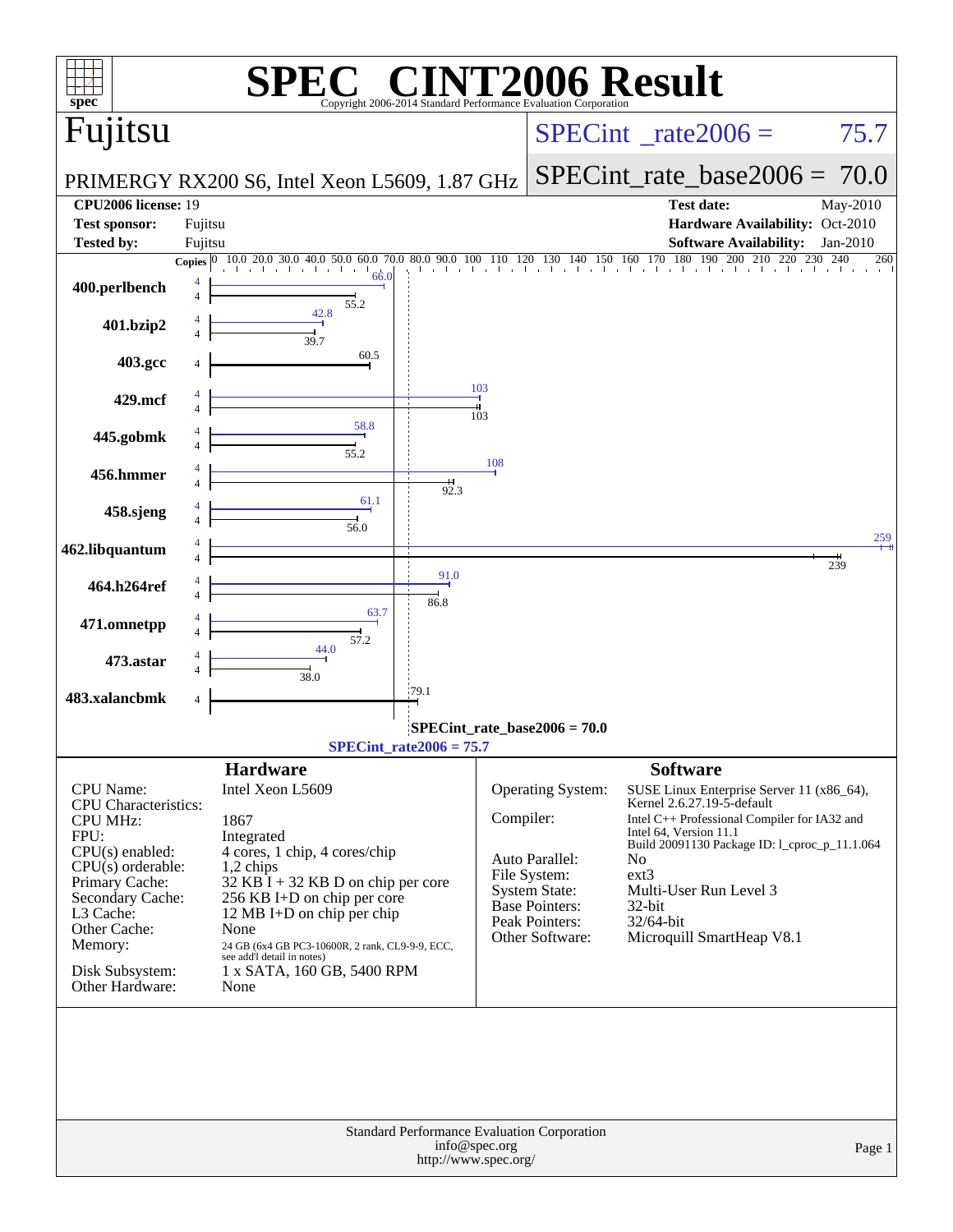

## Fujitsu

#### SPECint rate $2006 = 75.7$

[SPECint\\_rate\\_base2006 =](http://www.spec.org/auto/cpu2006/Docs/result-fields.html#SPECintratebase2006) 70.0

PRIMERGY RX200 S6, Intel Xeon L5609, 1.87 GHz

**[CPU2006 license:](http://www.spec.org/auto/cpu2006/Docs/result-fields.html#CPU2006license)** 19 **[Test date:](http://www.spec.org/auto/cpu2006/Docs/result-fields.html#Testdate)** May-2010 **[Test sponsor:](http://www.spec.org/auto/cpu2006/Docs/result-fields.html#Testsponsor)** Fujitsu **[Hardware Availability:](http://www.spec.org/auto/cpu2006/Docs/result-fields.html#HardwareAvailability)** Oct-2010 **[Tested by:](http://www.spec.org/auto/cpu2006/Docs/result-fields.html#Testedby)** Fujitsu **[Software Availability:](http://www.spec.org/auto/cpu2006/Docs/result-fields.html#SoftwareAvailability)** Jan-2010

#### **[Results Table](http://www.spec.org/auto/cpu2006/Docs/result-fields.html#ResultsTable)**

|                    | <b>Base</b>   |                |       |                                                                                                          |             |                |       | <b>Peak</b>   |                |              |                |              |                |              |
|--------------------|---------------|----------------|-------|----------------------------------------------------------------------------------------------------------|-------------|----------------|-------|---------------|----------------|--------------|----------------|--------------|----------------|--------------|
| <b>Benchmark</b>   | <b>Copies</b> | <b>Seconds</b> | Ratio | <b>Seconds</b>                                                                                           | Ratio       | <b>Seconds</b> | Ratio | <b>Copies</b> | <b>Seconds</b> | <b>Ratio</b> | <b>Seconds</b> | <b>Ratio</b> | <b>Seconds</b> | <b>Ratio</b> |
| 400.perlbench      |               | 708            | 55.2  | 708                                                                                                      | 55.2        | 708            | 55.2  |               | 592            | 66.0         | 591            | 66.1         | 592            | 66.0         |
| 401.bzip2          |               | 975            | 39.6  | 973                                                                                                      | 39.7        | 971            | 39.7  |               | 903            | 42.8         | 901            | 42.8         | 903            | 42.7         |
| $403.\mathrm{gcc}$ |               | 532            | 60.5  | 531                                                                                                      | 60.7        | 532            | 60.5  |               | 532            | 60.5         | 531            | 60.7         | 532            | 60.5         |
| $429$ .mcf         |               | 359            | 102   | 355                                                                                                      | 103         | 356            | 103   |               | 355            | 103          | 356            | 103          | 356            | 102          |
| $445$ .gobm $k$    |               | 761            | 55.1  | 760                                                                                                      | 55.2        | 760            | 55.2  |               | 714            | 58.8         | 716            | 58.6         | 714            | 58.8         |
| 456.hmmer          |               | 410            | 91.0  | 404                                                                                                      | 92.3        | 402            | 92.8  |               | 344            | 109          | 344            | 108          | 344            | 108          |
| 458.sjeng          |               | 865            | 56.0  | 865                                                                                                      | 55.9        | 864            | 56.0  |               | 792            | 61.1         | 793            | 61.1         | 792            | 61.1         |
| 462.libquantum     |               | 345            | 240   | 347                                                                                                      | 239         | 361            | 230   |               | 319            | 260          | 324            | 256          | 320            | 259          |
| 464.h264ref        |               | 1020           | 86.8  | 1021                                                                                                     | 86.7        | 1020           | 86.8  |               | 973            | 91.0         | 972            | 91.1         | 973            | 91.0         |
| 471.omnetpp        |               | 437            | 57.2  | 436                                                                                                      | 57.3        | 437            | 57.2  |               | 392            | 63.8         | 393            | 63.7         | 393            | 63.7         |
| $473.$ astar       |               | 739            | 38.0  | 740                                                                                                      | <b>38.0</b> | 741            | 37.9  |               | 637            | 44.1         | 638            | 44.0         | 638            | 44.0         |
| 483.xalancbmk      |               | 350            | 78.9  | 349                                                                                                      | 79.1        | 349            | 79.1  |               | 350            | 78.9         | 349            | 79.1         | 349            | 79.1         |
|                    |               |                |       | Results appear in the order in which they were run. Bold underlined text indicates a median measurement. |             |                |       |               |                |              |                |              |                |              |

#### **[Submit Notes](http://www.spec.org/auto/cpu2006/Docs/result-fields.html#SubmitNotes)**

The config file option 'submit' was used.

#### **[Operating System Notes](http://www.spec.org/auto/cpu2006/Docs/result-fields.html#OperatingSystemNotes)**

'ulimit -s unlimited' was used to set the stacksize to unlimited prior to run

#### **[Platform Notes](http://www.spec.org/auto/cpu2006/Docs/result-fields.html#PlatformNotes)**

 The system automatically configures the memory to run at 1067 MHz. BIOS configuration: Data Reuse Optimization = Disable

#### **[General Notes](http://www.spec.org/auto/cpu2006/Docs/result-fields.html#GeneralNotes)**

 Binaries were compiled on SLES 10 with Binutils 2.18.50.0.7.20080502 For information about Fujitsu please visit: <http://www.fujitsu.com>

### **[Base Compiler Invocation](http://www.spec.org/auto/cpu2006/Docs/result-fields.html#BaseCompilerInvocation)**

[C benchmarks](http://www.spec.org/auto/cpu2006/Docs/result-fields.html#Cbenchmarks): [icc -m32](http://www.spec.org/cpu2006/results/res2010q3/cpu2006-20100706-12275.flags.html#user_CCbase_intel_icc_32bit_5ff4a39e364c98233615fdd38438c6f2)

[C++ benchmarks:](http://www.spec.org/auto/cpu2006/Docs/result-fields.html#CXXbenchmarks) [icpc -m32](http://www.spec.org/cpu2006/results/res2010q3/cpu2006-20100706-12275.flags.html#user_CXXbase_intel_icpc_32bit_4e5a5ef1a53fd332b3c49e69c3330699)

> Standard Performance Evaluation Corporation [info@spec.org](mailto:info@spec.org) <http://www.spec.org/>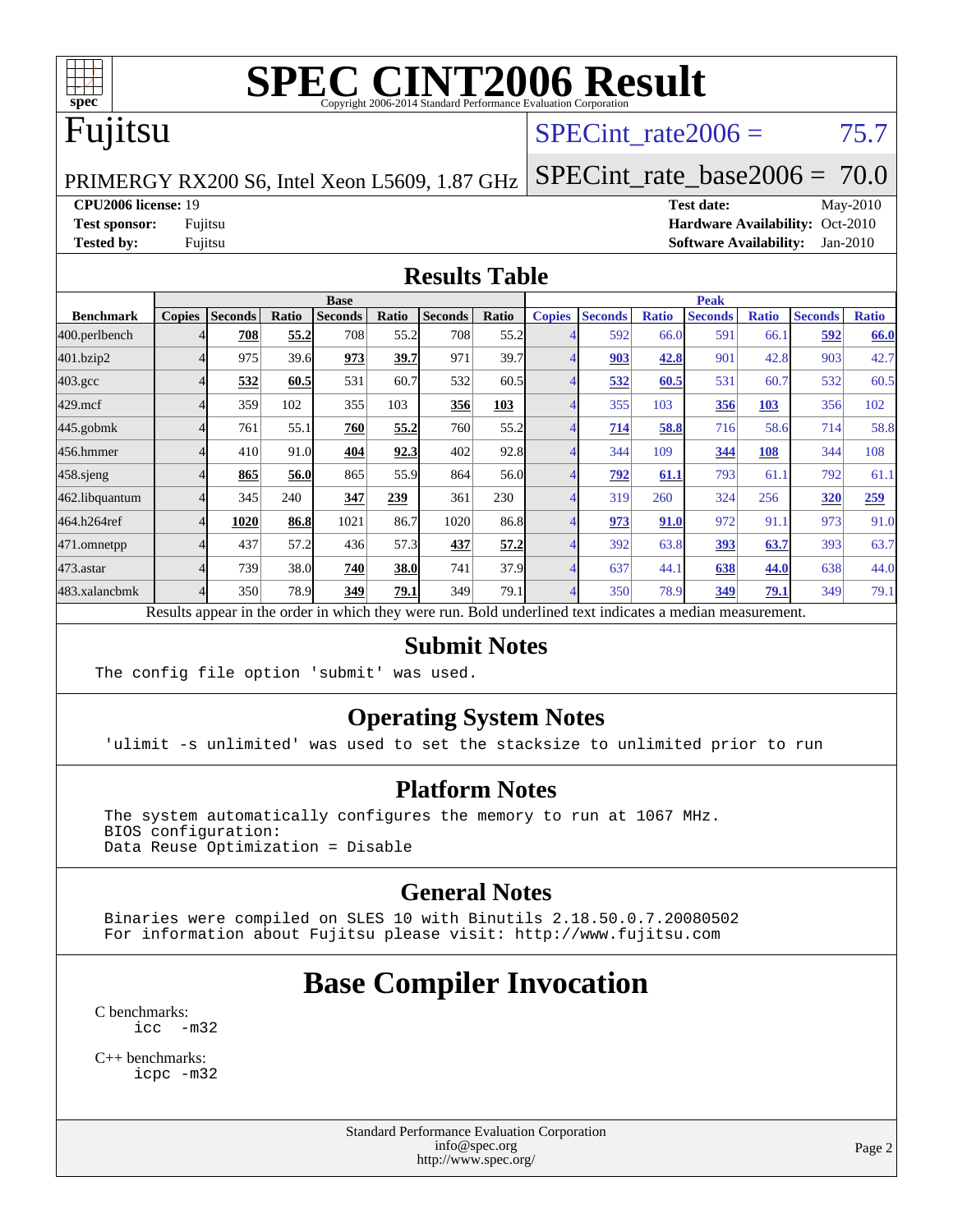

## Fujitsu

SPECint rate $2006 = 75.7$ 

[SPECint\\_rate\\_base2006 =](http://www.spec.org/auto/cpu2006/Docs/result-fields.html#SPECintratebase2006) 70.0

PRIMERGY RX200 S6, Intel Xeon L5609, 1.87 GHz

**[CPU2006 license:](http://www.spec.org/auto/cpu2006/Docs/result-fields.html#CPU2006license)** 19 **[Test date:](http://www.spec.org/auto/cpu2006/Docs/result-fields.html#Testdate)** May-2010 **[Test sponsor:](http://www.spec.org/auto/cpu2006/Docs/result-fields.html#Testsponsor)** Fujitsu **[Hardware Availability:](http://www.spec.org/auto/cpu2006/Docs/result-fields.html#HardwareAvailability)** Oct-2010 **[Tested by:](http://www.spec.org/auto/cpu2006/Docs/result-fields.html#Testedby)** Fujitsu **[Software Availability:](http://www.spec.org/auto/cpu2006/Docs/result-fields.html#SoftwareAvailability)** Jan-2010

#### **[Base Portability Flags](http://www.spec.org/auto/cpu2006/Docs/result-fields.html#BasePortabilityFlags)**

 400.perlbench: [-DSPEC\\_CPU\\_LINUX\\_IA32](http://www.spec.org/cpu2006/results/res2010q3/cpu2006-20100706-12275.flags.html#b400.perlbench_baseCPORTABILITY_DSPEC_CPU_LINUX_IA32) 462.libquantum: [-DSPEC\\_CPU\\_LINUX](http://www.spec.org/cpu2006/results/res2010q3/cpu2006-20100706-12275.flags.html#b462.libquantum_baseCPORTABILITY_DSPEC_CPU_LINUX) 483.xalancbmk: [-DSPEC\\_CPU\\_LINUX](http://www.spec.org/cpu2006/results/res2010q3/cpu2006-20100706-12275.flags.html#b483.xalancbmk_baseCXXPORTABILITY_DSPEC_CPU_LINUX)

**[Base Optimization Flags](http://www.spec.org/auto/cpu2006/Docs/result-fields.html#BaseOptimizationFlags)**

[C benchmarks](http://www.spec.org/auto/cpu2006/Docs/result-fields.html#Cbenchmarks):

[-xSSE4.2](http://www.spec.org/cpu2006/results/res2010q3/cpu2006-20100706-12275.flags.html#user_CCbase_f-xSSE42_f91528193cf0b216347adb8b939d4107) [-ipo](http://www.spec.org/cpu2006/results/res2010q3/cpu2006-20100706-12275.flags.html#user_CCbase_f-ipo) [-O3](http://www.spec.org/cpu2006/results/res2010q3/cpu2006-20100706-12275.flags.html#user_CCbase_f-O3) [-no-prec-div](http://www.spec.org/cpu2006/results/res2010q3/cpu2006-20100706-12275.flags.html#user_CCbase_f-no-prec-div) [-static](http://www.spec.org/cpu2006/results/res2010q3/cpu2006-20100706-12275.flags.html#user_CCbase_f-static) [-opt-prefetch](http://www.spec.org/cpu2006/results/res2010q3/cpu2006-20100706-12275.flags.html#user_CCbase_f-opt-prefetch)

[C++ benchmarks:](http://www.spec.org/auto/cpu2006/Docs/result-fields.html#CXXbenchmarks)

[-xSSE4.2](http://www.spec.org/cpu2006/results/res2010q3/cpu2006-20100706-12275.flags.html#user_CXXbase_f-xSSE42_f91528193cf0b216347adb8b939d4107) [-ipo](http://www.spec.org/cpu2006/results/res2010q3/cpu2006-20100706-12275.flags.html#user_CXXbase_f-ipo) [-O3](http://www.spec.org/cpu2006/results/res2010q3/cpu2006-20100706-12275.flags.html#user_CXXbase_f-O3) [-no-prec-div](http://www.spec.org/cpu2006/results/res2010q3/cpu2006-20100706-12275.flags.html#user_CXXbase_f-no-prec-div) [-opt-prefetch](http://www.spec.org/cpu2006/results/res2010q3/cpu2006-20100706-12275.flags.html#user_CXXbase_f-opt-prefetch) [-Wl,-z,muldefs](http://www.spec.org/cpu2006/results/res2010q3/cpu2006-20100706-12275.flags.html#user_CXXbase_link_force_multiple1_74079c344b956b9658436fd1b6dd3a8a) [-L/home/cmplr/usr3/alrahate/cpu2006.1.1.ic11.1/libic11.1-32bit -lsmartheap](http://www.spec.org/cpu2006/results/res2010q3/cpu2006-20100706-12275.flags.html#user_CXXbase_SmartHeap_d86dffe4a79b79ef8890d5cce17030c3)

#### **[Base Other Flags](http://www.spec.org/auto/cpu2006/Docs/result-fields.html#BaseOtherFlags)**

[C benchmarks](http://www.spec.org/auto/cpu2006/Docs/result-fields.html#Cbenchmarks):

403.gcc: [-Dalloca=\\_alloca](http://www.spec.org/cpu2006/results/res2010q3/cpu2006-20100706-12275.flags.html#b403.gcc_baseEXTRA_CFLAGS_Dalloca_be3056838c12de2578596ca5467af7f3)

#### **[Peak Compiler Invocation](http://www.spec.org/auto/cpu2006/Docs/result-fields.html#PeakCompilerInvocation)**

[C benchmarks \(except as noted below\)](http://www.spec.org/auto/cpu2006/Docs/result-fields.html#Cbenchmarksexceptasnotedbelow):

[icc -m32](http://www.spec.org/cpu2006/results/res2010q3/cpu2006-20100706-12275.flags.html#user_CCpeak_intel_icc_32bit_5ff4a39e364c98233615fdd38438c6f2)

401.bzip2: [icc -m64](http://www.spec.org/cpu2006/results/res2010q3/cpu2006-20100706-12275.flags.html#user_peakCCLD401_bzip2_intel_icc_64bit_bda6cc9af1fdbb0edc3795bac97ada53)

456.hmmer: [icc -m64](http://www.spec.org/cpu2006/results/res2010q3/cpu2006-20100706-12275.flags.html#user_peakCCLD456_hmmer_intel_icc_64bit_bda6cc9af1fdbb0edc3795bac97ada53)

458.sjeng: [icc -m64](http://www.spec.org/cpu2006/results/res2010q3/cpu2006-20100706-12275.flags.html#user_peakCCLD458_sjeng_intel_icc_64bit_bda6cc9af1fdbb0edc3795bac97ada53)

462.libquantum: [icc -m64](http://www.spec.org/cpu2006/results/res2010q3/cpu2006-20100706-12275.flags.html#user_peakCCLD462_libquantum_intel_icc_64bit_bda6cc9af1fdbb0edc3795bac97ada53)

[C++ benchmarks \(except as noted below\):](http://www.spec.org/auto/cpu2006/Docs/result-fields.html#CXXbenchmarksexceptasnotedbelow) [icpc -m32](http://www.spec.org/cpu2006/results/res2010q3/cpu2006-20100706-12275.flags.html#user_CXXpeak_intel_icpc_32bit_4e5a5ef1a53fd332b3c49e69c3330699)

473.astar: [icpc -m64](http://www.spec.org/cpu2006/results/res2010q3/cpu2006-20100706-12275.flags.html#user_peakCXXLD473_astar_intel_icpc_64bit_fc66a5337ce925472a5c54ad6a0de310)

#### **[Peak Portability Flags](http://www.spec.org/auto/cpu2006/Docs/result-fields.html#PeakPortabilityFlags)**

 400.perlbench: [-DSPEC\\_CPU\\_LINUX\\_IA32](http://www.spec.org/cpu2006/results/res2010q3/cpu2006-20100706-12275.flags.html#b400.perlbench_peakCPORTABILITY_DSPEC_CPU_LINUX_IA32) 401.bzip2: [-DSPEC\\_CPU\\_LP64](http://www.spec.org/cpu2006/results/res2010q3/cpu2006-20100706-12275.flags.html#suite_peakCPORTABILITY401_bzip2_DSPEC_CPU_LP64)

Continued on next page

Standard Performance Evaluation Corporation [info@spec.org](mailto:info@spec.org) <http://www.spec.org/>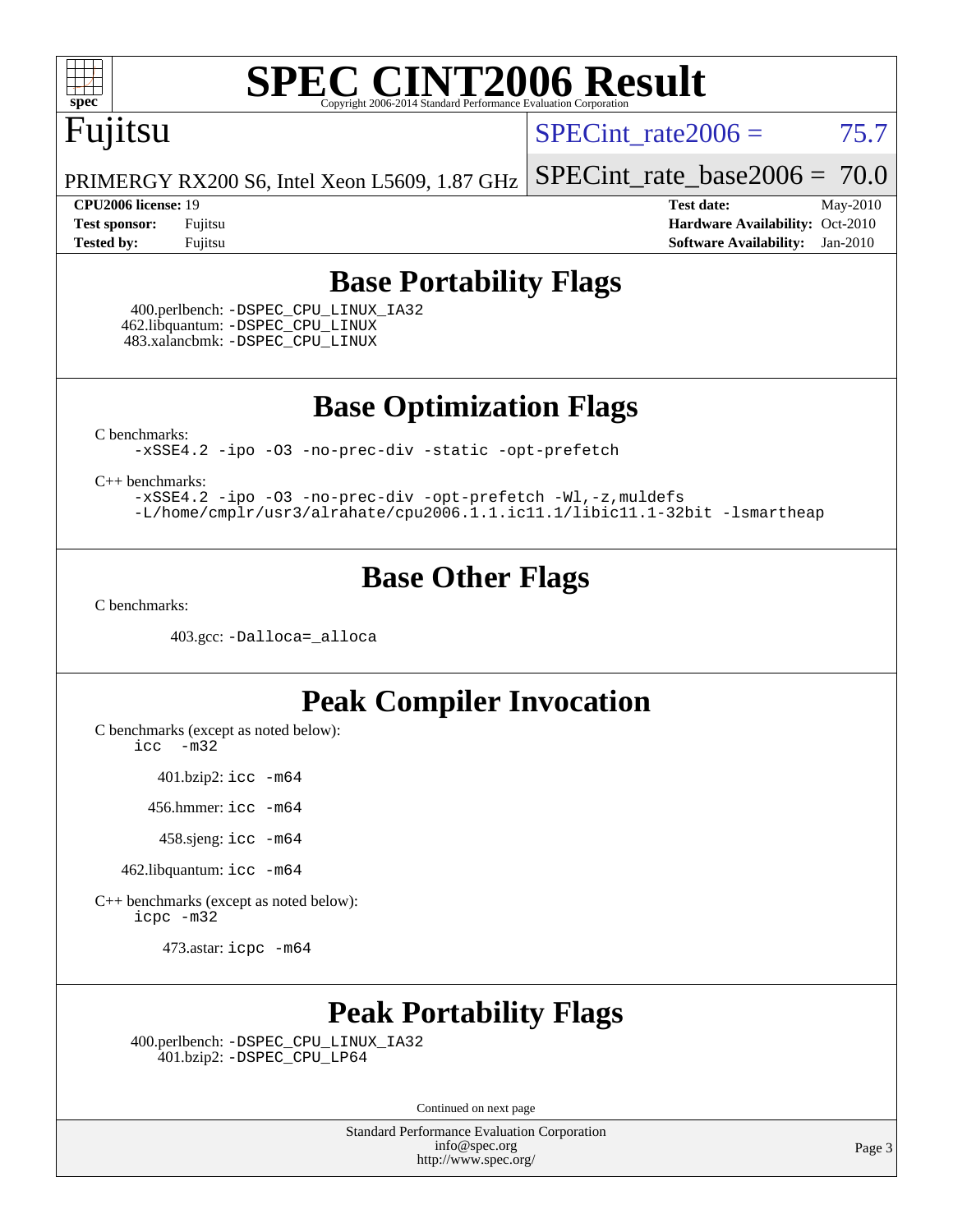

## Fujitsu

SPECint rate  $2006 = 75.7$ 

PRIMERGY RX200 S6, Intel Xeon L5609, 1.87 GHz

[SPECint\\_rate\\_base2006 =](http://www.spec.org/auto/cpu2006/Docs/result-fields.html#SPECintratebase2006) 70.0

**[CPU2006 license:](http://www.spec.org/auto/cpu2006/Docs/result-fields.html#CPU2006license)** 19 **[Test date:](http://www.spec.org/auto/cpu2006/Docs/result-fields.html#Testdate)** May-2010 **[Test sponsor:](http://www.spec.org/auto/cpu2006/Docs/result-fields.html#Testsponsor)** Fujitsu **[Hardware Availability:](http://www.spec.org/auto/cpu2006/Docs/result-fields.html#HardwareAvailability)** Oct-2010 **[Tested by:](http://www.spec.org/auto/cpu2006/Docs/result-fields.html#Testedby)** Fujitsu **[Software Availability:](http://www.spec.org/auto/cpu2006/Docs/result-fields.html#SoftwareAvailability)** Jan-2010

## **[Peak Portability Flags \(Continued\)](http://www.spec.org/auto/cpu2006/Docs/result-fields.html#PeakPortabilityFlags)**

 456.hmmer: [-DSPEC\\_CPU\\_LP64](http://www.spec.org/cpu2006/results/res2010q3/cpu2006-20100706-12275.flags.html#suite_peakCPORTABILITY456_hmmer_DSPEC_CPU_LP64) 458.sjeng: [-DSPEC\\_CPU\\_LP64](http://www.spec.org/cpu2006/results/res2010q3/cpu2006-20100706-12275.flags.html#suite_peakCPORTABILITY458_sjeng_DSPEC_CPU_LP64) 462.libquantum: [-DSPEC\\_CPU\\_LP64](http://www.spec.org/cpu2006/results/res2010q3/cpu2006-20100706-12275.flags.html#suite_peakCPORTABILITY462_libquantum_DSPEC_CPU_LP64) [-DSPEC\\_CPU\\_LINUX](http://www.spec.org/cpu2006/results/res2010q3/cpu2006-20100706-12275.flags.html#b462.libquantum_peakCPORTABILITY_DSPEC_CPU_LINUX) 473.astar: [-DSPEC\\_CPU\\_LP64](http://www.spec.org/cpu2006/results/res2010q3/cpu2006-20100706-12275.flags.html#suite_peakCXXPORTABILITY473_astar_DSPEC_CPU_LP64) 483.xalancbmk: [-DSPEC\\_CPU\\_LINUX](http://www.spec.org/cpu2006/results/res2010q3/cpu2006-20100706-12275.flags.html#b483.xalancbmk_peakCXXPORTABILITY_DSPEC_CPU_LINUX)

#### **[Peak Optimization Flags](http://www.spec.org/auto/cpu2006/Docs/result-fields.html#PeakOptimizationFlags)**

[C benchmarks](http://www.spec.org/auto/cpu2006/Docs/result-fields.html#Cbenchmarks):

Standard Performance Evaluation Corporation [info@spec.org](mailto:info@spec.org) <http://www.spec.org/> Page 4 400.perlbench: [-xSSE4.2](http://www.spec.org/cpu2006/results/res2010q3/cpu2006-20100706-12275.flags.html#user_peakPASS2_CFLAGSPASS2_LDCFLAGS400_perlbench_f-xSSE42_f91528193cf0b216347adb8b939d4107)(pass 2) [-prof-gen](http://www.spec.org/cpu2006/results/res2010q3/cpu2006-20100706-12275.flags.html#user_peakPASS1_CFLAGSPASS1_LDCFLAGS400_perlbench_prof_gen_e43856698f6ca7b7e442dfd80e94a8fc)(pass 1) [-ipo](http://www.spec.org/cpu2006/results/res2010q3/cpu2006-20100706-12275.flags.html#user_peakPASS2_CFLAGSPASS2_LDCFLAGS400_perlbench_f-ipo)(pass 2)  $-03$ (pass 2)  $-$ no-prec-div(pass 2)  $-$ static(pass 2) [-prof-use](http://www.spec.org/cpu2006/results/res2010q3/cpu2006-20100706-12275.flags.html#user_peakPASS2_CFLAGSPASS2_LDCFLAGS400_perlbench_prof_use_bccf7792157ff70d64e32fe3e1250b55)(pass 2) [-ansi-alias](http://www.spec.org/cpu2006/results/res2010q3/cpu2006-20100706-12275.flags.html#user_peakCOPTIMIZE400_perlbench_f-ansi-alias) 401.bzip2: [-xSSE4.2](http://www.spec.org/cpu2006/results/res2010q3/cpu2006-20100706-12275.flags.html#user_peakPASS2_CFLAGSPASS2_LDCFLAGS401_bzip2_f-xSSE42_f91528193cf0b216347adb8b939d4107)(pass 2) [-prof-gen](http://www.spec.org/cpu2006/results/res2010q3/cpu2006-20100706-12275.flags.html#user_peakPASS1_CFLAGSPASS1_LDCFLAGS401_bzip2_prof_gen_e43856698f6ca7b7e442dfd80e94a8fc)(pass 1) [-ipo](http://www.spec.org/cpu2006/results/res2010q3/cpu2006-20100706-12275.flags.html#user_peakPASS2_CFLAGSPASS2_LDCFLAGS401_bzip2_f-ipo)(pass 2) [-O3](http://www.spec.org/cpu2006/results/res2010q3/cpu2006-20100706-12275.flags.html#user_peakPASS2_CFLAGSPASS2_LDCFLAGS401_bzip2_f-O3)(pass 2) [-no-prec-div](http://www.spec.org/cpu2006/results/res2010q3/cpu2006-20100706-12275.flags.html#user_peakPASS2_CFLAGSPASS2_LDCFLAGS401_bzip2_f-no-prec-div)(pass 2) [-static](http://www.spec.org/cpu2006/results/res2010q3/cpu2006-20100706-12275.flags.html#user_peakPASS2_CFLAGSPASS2_LDCFLAGS401_bzip2_f-static)(pass 2) [-prof-use](http://www.spec.org/cpu2006/results/res2010q3/cpu2006-20100706-12275.flags.html#user_peakPASS2_CFLAGSPASS2_LDCFLAGS401_bzip2_prof_use_bccf7792157ff70d64e32fe3e1250b55)(pass 2) [-opt-prefetch](http://www.spec.org/cpu2006/results/res2010q3/cpu2006-20100706-12275.flags.html#user_peakCOPTIMIZE401_bzip2_f-opt-prefetch) [-ansi-alias](http://www.spec.org/cpu2006/results/res2010q3/cpu2006-20100706-12275.flags.html#user_peakCOPTIMIZE401_bzip2_f-ansi-alias) [-auto-ilp32](http://www.spec.org/cpu2006/results/res2010q3/cpu2006-20100706-12275.flags.html#user_peakCOPTIMIZE401_bzip2_f-auto-ilp32)  $403.\text{gcc: basepeak}$  = yes 429.mcf: [-xSSE4.2](http://www.spec.org/cpu2006/results/res2010q3/cpu2006-20100706-12275.flags.html#user_peakCOPTIMIZE429_mcf_f-xSSE42_f91528193cf0b216347adb8b939d4107) [-ipo](http://www.spec.org/cpu2006/results/res2010q3/cpu2006-20100706-12275.flags.html#user_peakCOPTIMIZE429_mcf_f-ipo) [-O3](http://www.spec.org/cpu2006/results/res2010q3/cpu2006-20100706-12275.flags.html#user_peakCOPTIMIZE429_mcf_f-O3) [-no-prec-div](http://www.spec.org/cpu2006/results/res2010q3/cpu2006-20100706-12275.flags.html#user_peakCOPTIMIZE429_mcf_f-no-prec-div) [-static](http://www.spec.org/cpu2006/results/res2010q3/cpu2006-20100706-12275.flags.html#user_peakCOPTIMIZE429_mcf_f-static) [-opt-prefetch](http://www.spec.org/cpu2006/results/res2010q3/cpu2006-20100706-12275.flags.html#user_peakCOPTIMIZE429_mcf_f-opt-prefetch) 445.gobmk: [-xSSE4.2](http://www.spec.org/cpu2006/results/res2010q3/cpu2006-20100706-12275.flags.html#user_peakPASS2_CFLAGSPASS2_LDCFLAGS445_gobmk_f-xSSE42_f91528193cf0b216347adb8b939d4107)(pass 2) [-prof-gen](http://www.spec.org/cpu2006/results/res2010q3/cpu2006-20100706-12275.flags.html#user_peakPASS1_CFLAGSPASS1_LDCFLAGS445_gobmk_prof_gen_e43856698f6ca7b7e442dfd80e94a8fc)(pass 1) [-prof-use](http://www.spec.org/cpu2006/results/res2010q3/cpu2006-20100706-12275.flags.html#user_peakPASS2_CFLAGSPASS2_LDCFLAGS445_gobmk_prof_use_bccf7792157ff70d64e32fe3e1250b55)(pass 2) [-O2](http://www.spec.org/cpu2006/results/res2010q3/cpu2006-20100706-12275.flags.html#user_peakCOPTIMIZE445_gobmk_f-O2) [-ipo](http://www.spec.org/cpu2006/results/res2010q3/cpu2006-20100706-12275.flags.html#user_peakCOPTIMIZE445_gobmk_f-ipo) [-no-prec-div](http://www.spec.org/cpu2006/results/res2010q3/cpu2006-20100706-12275.flags.html#user_peakCOPTIMIZE445_gobmk_f-no-prec-div) [-ansi-alias](http://www.spec.org/cpu2006/results/res2010q3/cpu2006-20100706-12275.flags.html#user_peakCOPTIMIZE445_gobmk_f-ansi-alias) 456.hmmer: [-xSSE4.2](http://www.spec.org/cpu2006/results/res2010q3/cpu2006-20100706-12275.flags.html#user_peakCOPTIMIZE456_hmmer_f-xSSE42_f91528193cf0b216347adb8b939d4107) [-ipo](http://www.spec.org/cpu2006/results/res2010q3/cpu2006-20100706-12275.flags.html#user_peakCOPTIMIZE456_hmmer_f-ipo) [-O3](http://www.spec.org/cpu2006/results/res2010q3/cpu2006-20100706-12275.flags.html#user_peakCOPTIMIZE456_hmmer_f-O3) [-no-prec-div](http://www.spec.org/cpu2006/results/res2010q3/cpu2006-20100706-12275.flags.html#user_peakCOPTIMIZE456_hmmer_f-no-prec-div) [-static](http://www.spec.org/cpu2006/results/res2010q3/cpu2006-20100706-12275.flags.html#user_peakCOPTIMIZE456_hmmer_f-static) [-unroll2](http://www.spec.org/cpu2006/results/res2010q3/cpu2006-20100706-12275.flags.html#user_peakCOPTIMIZE456_hmmer_f-unroll_784dae83bebfb236979b41d2422d7ec2) [-ansi-alias](http://www.spec.org/cpu2006/results/res2010q3/cpu2006-20100706-12275.flags.html#user_peakCOPTIMIZE456_hmmer_f-ansi-alias) [-auto-ilp32](http://www.spec.org/cpu2006/results/res2010q3/cpu2006-20100706-12275.flags.html#user_peakCOPTIMIZE456_hmmer_f-auto-ilp32) 458.sjeng: [-xSSE4.2](http://www.spec.org/cpu2006/results/res2010q3/cpu2006-20100706-12275.flags.html#user_peakPASS2_CFLAGSPASS2_LDCFLAGS458_sjeng_f-xSSE42_f91528193cf0b216347adb8b939d4107)(pass 2) [-prof-gen](http://www.spec.org/cpu2006/results/res2010q3/cpu2006-20100706-12275.flags.html#user_peakPASS1_CFLAGSPASS1_LDCFLAGS458_sjeng_prof_gen_e43856698f6ca7b7e442dfd80e94a8fc)(pass 1) [-ipo](http://www.spec.org/cpu2006/results/res2010q3/cpu2006-20100706-12275.flags.html#user_peakPASS2_CFLAGSPASS2_LDCFLAGS458_sjeng_f-ipo)(pass 2) [-O3](http://www.spec.org/cpu2006/results/res2010q3/cpu2006-20100706-12275.flags.html#user_peakPASS2_CFLAGSPASS2_LDCFLAGS458_sjeng_f-O3)(pass 2) [-no-prec-div](http://www.spec.org/cpu2006/results/res2010q3/cpu2006-20100706-12275.flags.html#user_peakPASS2_CFLAGSPASS2_LDCFLAGS458_sjeng_f-no-prec-div)(pass 2) [-static](http://www.spec.org/cpu2006/results/res2010q3/cpu2006-20100706-12275.flags.html#user_peakPASS2_CFLAGSPASS2_LDCFLAGS458_sjeng_f-static)(pass 2) [-prof-use](http://www.spec.org/cpu2006/results/res2010q3/cpu2006-20100706-12275.flags.html#user_peakPASS2_CFLAGSPASS2_LDCFLAGS458_sjeng_prof_use_bccf7792157ff70d64e32fe3e1250b55)(pass 2) [-unroll4](http://www.spec.org/cpu2006/results/res2010q3/cpu2006-20100706-12275.flags.html#user_peakCOPTIMIZE458_sjeng_f-unroll_4e5e4ed65b7fd20bdcd365bec371b81f) [-auto-ilp32](http://www.spec.org/cpu2006/results/res2010q3/cpu2006-20100706-12275.flags.html#user_peakCOPTIMIZE458_sjeng_f-auto-ilp32) 462.libquantum: [-xSSE4.2](http://www.spec.org/cpu2006/results/res2010q3/cpu2006-20100706-12275.flags.html#user_peakCOPTIMIZE462_libquantum_f-xSSE42_f91528193cf0b216347adb8b939d4107) [-ipo](http://www.spec.org/cpu2006/results/res2010q3/cpu2006-20100706-12275.flags.html#user_peakCOPTIMIZE462_libquantum_f-ipo) [-O3](http://www.spec.org/cpu2006/results/res2010q3/cpu2006-20100706-12275.flags.html#user_peakCOPTIMIZE462_libquantum_f-O3) [-no-prec-div](http://www.spec.org/cpu2006/results/res2010q3/cpu2006-20100706-12275.flags.html#user_peakCOPTIMIZE462_libquantum_f-no-prec-div) [-static](http://www.spec.org/cpu2006/results/res2010q3/cpu2006-20100706-12275.flags.html#user_peakCOPTIMIZE462_libquantum_f-static) [-auto-ilp32](http://www.spec.org/cpu2006/results/res2010q3/cpu2006-20100706-12275.flags.html#user_peakCOPTIMIZE462_libquantum_f-auto-ilp32) [-opt-prefetch](http://www.spec.org/cpu2006/results/res2010q3/cpu2006-20100706-12275.flags.html#user_peakCOPTIMIZE462_libquantum_f-opt-prefetch) 464.h264ref: [-xSSE4.2](http://www.spec.org/cpu2006/results/res2010q3/cpu2006-20100706-12275.flags.html#user_peakPASS2_CFLAGSPASS2_LDCFLAGS464_h264ref_f-xSSE42_f91528193cf0b216347adb8b939d4107)(pass 2) [-prof-gen](http://www.spec.org/cpu2006/results/res2010q3/cpu2006-20100706-12275.flags.html#user_peakPASS1_CFLAGSPASS1_LDCFLAGS464_h264ref_prof_gen_e43856698f6ca7b7e442dfd80e94a8fc)(pass 1) [-ipo](http://www.spec.org/cpu2006/results/res2010q3/cpu2006-20100706-12275.flags.html#user_peakPASS2_CFLAGSPASS2_LDCFLAGS464_h264ref_f-ipo)(pass 2) [-O3](http://www.spec.org/cpu2006/results/res2010q3/cpu2006-20100706-12275.flags.html#user_peakPASS2_CFLAGSPASS2_LDCFLAGS464_h264ref_f-O3)(pass 2) [-no-prec-div](http://www.spec.org/cpu2006/results/res2010q3/cpu2006-20100706-12275.flags.html#user_peakPASS2_CFLAGSPASS2_LDCFLAGS464_h264ref_f-no-prec-div)(pass 2) [-static](http://www.spec.org/cpu2006/results/res2010q3/cpu2006-20100706-12275.flags.html#user_peakPASS2_CFLAGSPASS2_LDCFLAGS464_h264ref_f-static)(pass 2) [-prof-use](http://www.spec.org/cpu2006/results/res2010q3/cpu2006-20100706-12275.flags.html#user_peakPASS2_CFLAGSPASS2_LDCFLAGS464_h264ref_prof_use_bccf7792157ff70d64e32fe3e1250b55)(pass 2) [-unroll2](http://www.spec.org/cpu2006/results/res2010q3/cpu2006-20100706-12275.flags.html#user_peakCOPTIMIZE464_h264ref_f-unroll_784dae83bebfb236979b41d2422d7ec2) [-ansi-alias](http://www.spec.org/cpu2006/results/res2010q3/cpu2006-20100706-12275.flags.html#user_peakCOPTIMIZE464_h264ref_f-ansi-alias) [C++ benchmarks:](http://www.spec.org/auto/cpu2006/Docs/result-fields.html#CXXbenchmarks) 471.omnetpp: [-xSSE4.2](http://www.spec.org/cpu2006/results/res2010q3/cpu2006-20100706-12275.flags.html#user_peakPASS2_CXXFLAGSPASS2_LDCXXFLAGS471_omnetpp_f-xSSE42_f91528193cf0b216347adb8b939d4107)(pass 2) [-prof-gen](http://www.spec.org/cpu2006/results/res2010q3/cpu2006-20100706-12275.flags.html#user_peakPASS1_CXXFLAGSPASS1_LDCXXFLAGS471_omnetpp_prof_gen_e43856698f6ca7b7e442dfd80e94a8fc)(pass 1) [-ipo](http://www.spec.org/cpu2006/results/res2010q3/cpu2006-20100706-12275.flags.html#user_peakPASS2_CXXFLAGSPASS2_LDCXXFLAGS471_omnetpp_f-ipo)(pass 2) [-O3](http://www.spec.org/cpu2006/results/res2010q3/cpu2006-20100706-12275.flags.html#user_peakPASS2_CXXFLAGSPASS2_LDCXXFLAGS471_omnetpp_f-O3)(pass 2) [-no-prec-div](http://www.spec.org/cpu2006/results/res2010q3/cpu2006-20100706-12275.flags.html#user_peakPASS2_CXXFLAGSPASS2_LDCXXFLAGS471_omnetpp_f-no-prec-div)(pass 2) [-prof-use](http://www.spec.org/cpu2006/results/res2010q3/cpu2006-20100706-12275.flags.html#user_peakPASS2_CXXFLAGSPASS2_LDCXXFLAGS471_omnetpp_prof_use_bccf7792157ff70d64e32fe3e1250b55)(pass 2) [-ansi-alias](http://www.spec.org/cpu2006/results/res2010q3/cpu2006-20100706-12275.flags.html#user_peakCXXOPTIMIZE471_omnetpp_f-ansi-alias) [-opt-ra-region-strategy=block](http://www.spec.org/cpu2006/results/res2010q3/cpu2006-20100706-12275.flags.html#user_peakCXXOPTIMIZE471_omnetpp_f-opt-ra-region-strategy-block_a0a37c372d03933b2a18d4af463c1f69) [-Wl,-z,muldefs](http://www.spec.org/cpu2006/results/res2010q3/cpu2006-20100706-12275.flags.html#user_peakEXTRA_LDFLAGS471_omnetpp_link_force_multiple1_74079c344b956b9658436fd1b6dd3a8a) [-L/home/cmplr/usr3/alrahate/cpu2006.1.1.ic11.1/libic11.1-32bit -lsmartheap](http://www.spec.org/cpu2006/results/res2010q3/cpu2006-20100706-12275.flags.html#user_peakEXTRA_LIBS471_omnetpp_SmartHeap_d86dffe4a79b79ef8890d5cce17030c3)  $473.\text{astar: } -xSSE4$ .  $2(\text{pass 2})$   $-\text{prof-gen}(\text{pass 1})$   $-i\text{po}(\text{pass 2})$ [-O3](http://www.spec.org/cpu2006/results/res2010q3/cpu2006-20100706-12275.flags.html#user_peakPASS2_CXXFLAGSPASS2_LDCXXFLAGS473_astar_f-O3)(pass 2) [-no-prec-div](http://www.spec.org/cpu2006/results/res2010q3/cpu2006-20100706-12275.flags.html#user_peakPASS2_CXXFLAGSPASS2_LDCXXFLAGS473_astar_f-no-prec-div)(pass 2) [-prof-use](http://www.spec.org/cpu2006/results/res2010q3/cpu2006-20100706-12275.flags.html#user_peakPASS2_CXXFLAGSPASS2_LDCXXFLAGS473_astar_prof_use_bccf7792157ff70d64e32fe3e1250b55)(pass 2) [-ansi-alias](http://www.spec.org/cpu2006/results/res2010q3/cpu2006-20100706-12275.flags.html#user_peakCXXOPTIMIZE473_astar_f-ansi-alias) [-opt-ra-region-strategy=routine](http://www.spec.org/cpu2006/results/res2010q3/cpu2006-20100706-12275.flags.html#user_peakCXXOPTIMIZE473_astar_f-opt-ra-region-strategy-routine_ba086ea3b1d46a52e1238e2ca173ed44) [-Wl,-z,muldefs](http://www.spec.org/cpu2006/results/res2010q3/cpu2006-20100706-12275.flags.html#user_peakEXTRA_LDFLAGS473_astar_link_force_multiple1_74079c344b956b9658436fd1b6dd3a8a) Continued on next page